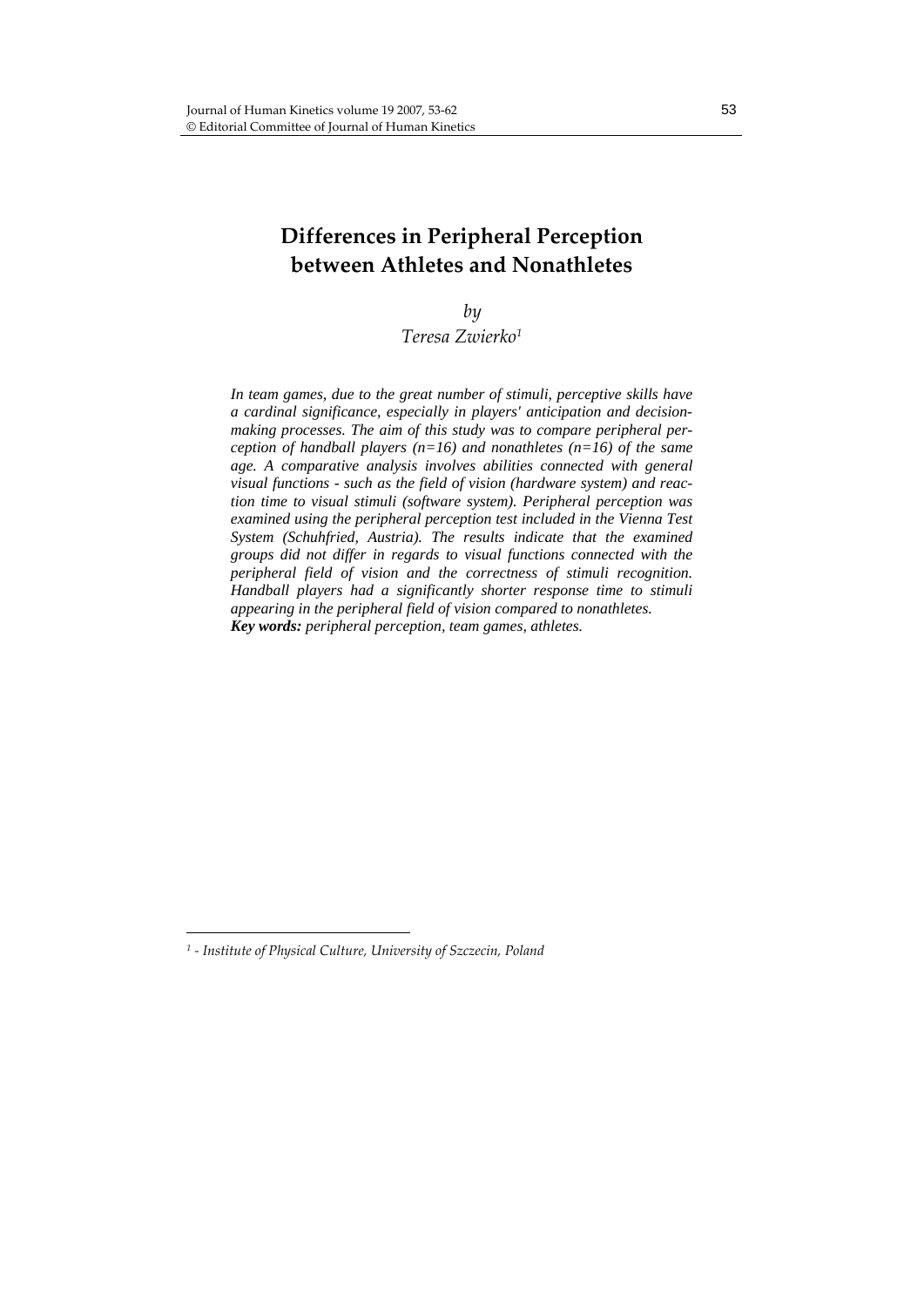#### *Introduction*

The basic elements of sports vision include visual reaction time and periph‐ eral vision (Planer, 1994). Both these factors significantly influence the perceptual abilities of an athlete, although they have fundamentally different back‐ grounds. Peripheral vision is influenced by general functions of the human visual system. Reaction time is connected with information and cognitive proc‐ esses of movement control and regulation, influenced by the functions of the central nervous system and muscle effectors. Motor reaction time is the period of time between the signal and completion of an action (Raczek, 1991), thus it has both sensory and motor characteristics.

Abernethy (1987) described the visual system as mutual interactions be‐ tween variables of the system, namely hardware and software. In sports, the hardware system is understood as the mechanical and optometric properties of the visual system, unrelated to specific activities (i.e., visual acuity, ocular health, binocular abilities like accommodation (focus and fusion), depth perception, color discrimination, and peripheral vision). These visual functions can be measured using standard optometrical techniques. The software system is connected more with cognitive aspects: visualization, visual concentration, vis‐ ual perception, reaction time to visual stimuli, and visual search.

The issue of visual perception in athletes is still not thoroughly researched. On one hand, some reports show that visual functions in athletes are better than in nonathletes, and professional athletes have better parameters of the visual system than lower level athletes. Such conclusions can be drawn from work by Ishigaki and Miyao (1993) on the dynamic visual acuity of 53 athletes and 46 nonathletes, all university students. Christenson and Winkelstein (1988) also showed that athletes are significantly better than nonathletes in certain visual skills: vergence facility, saccades, visual reaction time, peripheral awareness, and near point of convergence.

Savelsbergh et al. (2002) examined the visual search ability during penalty kicks in goalkeepers with varying levels of experience. The visual search be‐ havior was registered by an eye movement registration system. It was observed that skilled goalkeepers were usually more accurate in predicting the direction of penalty kicks. They took more time to make a decision and made fewer cor‐ rective movements. They also used more efficient strategy of focusing their vision, with fewer fixations on details, and the spots they focused on were more similar within their group than in the group of inexperienced goalkeepers.

However, Ward et al. (2000) examined the vision of footballers aged 8‐18 years with various levels of expertise, using standard measurements of static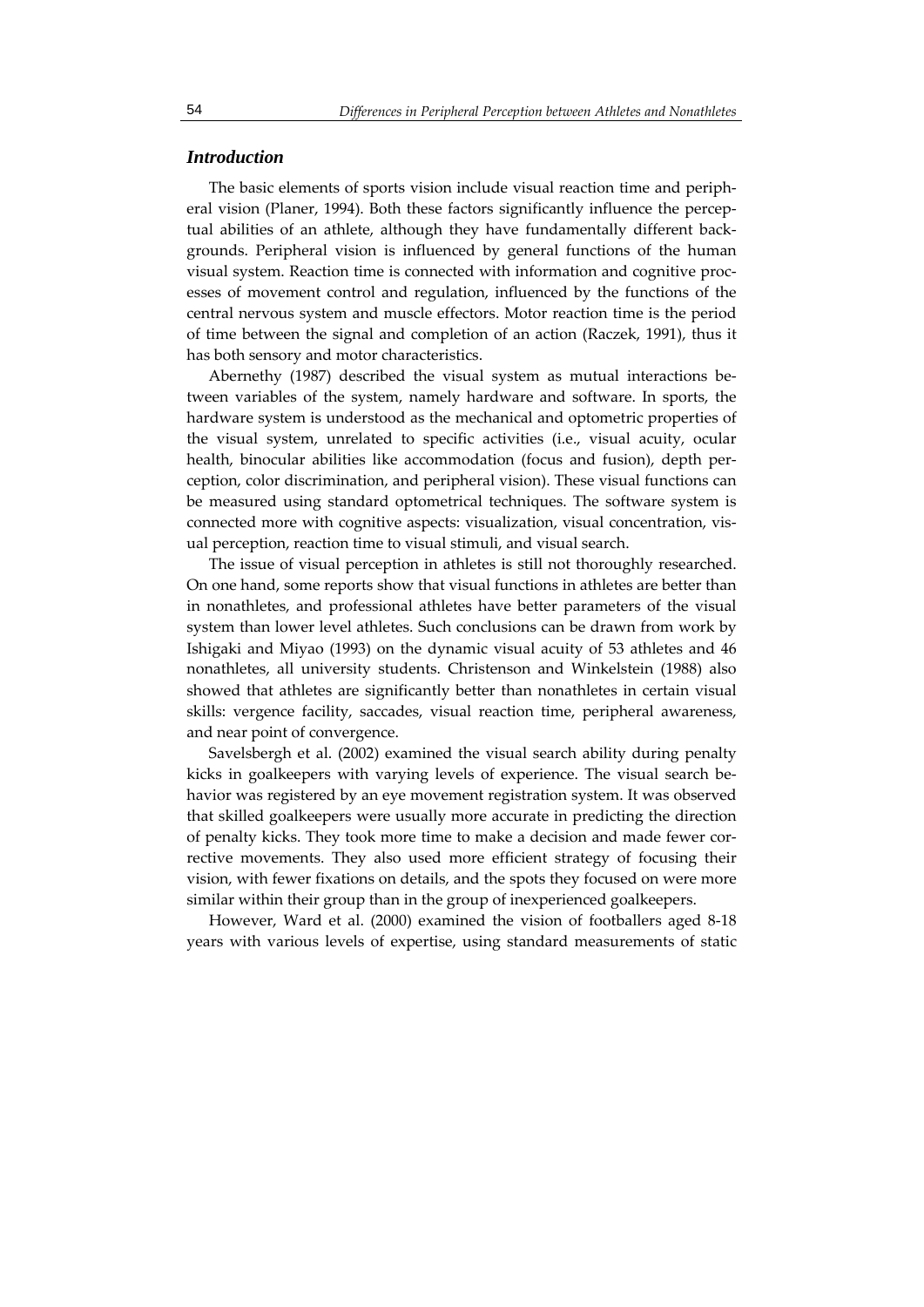and dynamic acuity, stereoscopic depth, and peripheral visions. They observed an increase in visual function associated with age, but expert athletes did not have much higher results than players with less athletic experience. Besides, none of the compared groups showed visual functions that were higher than average from the general population.

Ciućmański and Wątroba (2005) showed that for peripheral vision, depth perception, and the ability to visually track a moving object, 12‐year footballers had better results than their non athletic peers. It was observed that training which focused on developing visual perceptive abilities, increased the levels of these abilities and consequently the efficiency of an athlete's perception.

The aim of this study was to compare peripheral perception (reaction time to stimuli in the peripheral field of vision) of handball players and non athletic peers. The study involved team game players, for whom perceptual skills are of particular importance, especially in the players' anticipation and decisionmaking processes, due to a great number of stimuli. A comparative analysis in this study involves abilities connected with general visual functions, such as the field of vision (hardware system) and reaction time to visual stimuli (software system).

#### *Material and methods*

The research involved 16 handball players from division II. Their mean age was 21.86+1.09 years, with sports experience of 10.37+3.63 years. The control group included 16 non athletic students of a State Technical Institute (20.12+1.82 years old). The experiment took place in October 2007. The Bioethical Commit‐ tee at the Medical University in Poznań, approved the research project.

Peripheral perception was examined using the peripheral perception (PP) test included in the Vienna Test System (Schuhfried, Austria) (Fig.1). The test consisted of two kinds of tasks conducted simultaneously: one concerning pe‐ ripheral perception and the other related to centrally‐oriented tracking devia‐ tion (attention of the examined person was focused in the center of the field of vision). The task of evaluating peripheral perception comprised of observing flashing vertical lines which, at different times, appeared in the peripheral vision. When a player recognized the lines, he reacted by pressing a foot pedal. The device generated 80 impulses, 40 of which appeared to the left and 40 to the right. Tracking was controlled by steering a "view-finder" with knobs, so that the "view‐finder" tied in with a red point on the screen. Proper positioning of the "view‐finder" was confirmed by a flickering of the point. In the test, the position of the head (eyes) of the examined players was measured in relation to the field of observation. The device enabled the introduction of an adaptive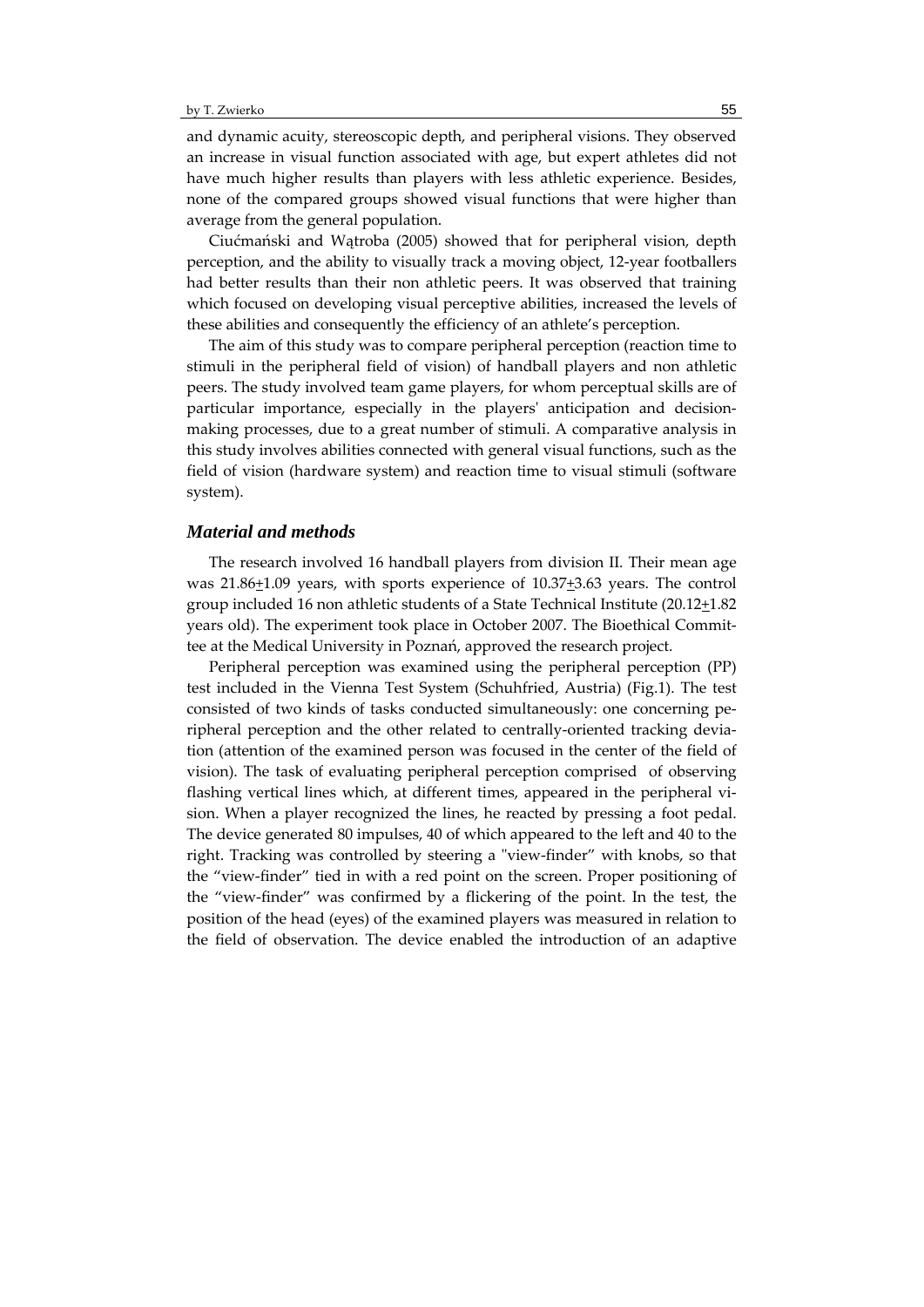algorithm, guaranteeing the occurrence of impulses in a suitable, informational position for every person investigated, (i.e. in such a way that they perceive at least 50% of the impulses). In the adaptive mode, non-informational stimuli, constituting information noise, were not considered.



## **Fig. 1**

*Station for the measurement of peripheral perception.*

The following variables were recorded: field of vision (n°), visual angle left/right  $(n^{\circ})$ , tracking deviation (in pixels), number of correct reactions left/right stimuli (n), number of incorrect reactions (n), number of omitted reac‐ tions (n), and median reaction time ‐ left/right stimuli (s).

The statistics included mean  $(\bar{x})$ , standard deviation (SD), minimum value (min) and maximum value (max). The data were analyzed by one-factor analysis of variances (ANOVA). Statistical significance was set at  $p<0.05$ .

## *Results*

Table 1 presents the test results concerning peripheral perception in the groups of handball players and nonathletes. No statistically significant differ‐ ences were observed between the two groups regarding most of the analyzed variables, especially those related to peripheral vision, (i.e., field of vision, number of correct reactions, and number of incorrect reactions), although arithmetical means of these variables were a little higher in nonathletes than in handball players (Fig.2). Nonathletes had better PP test results with regards to omitted reactions (F=5.20,  $p$ <0.05). Handball players had significantly better results regarding reaction time to visual stimuli, both in left (F=6.95,  $p<0.01$ ) and right peripheral vision (F=8.34, p<0.01) (Fig.3).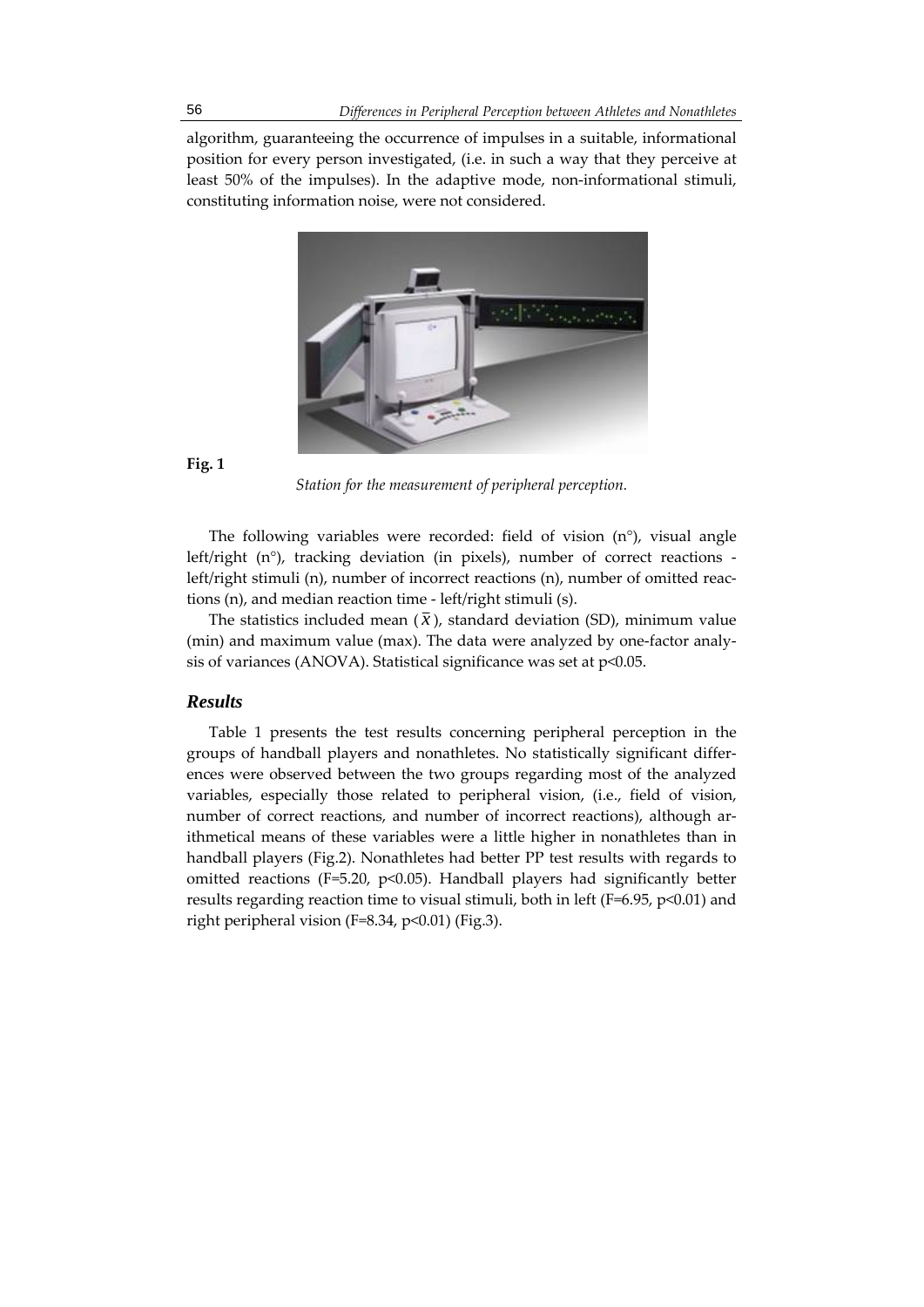# **Table 1**

| Test results concerning peripheral perception in the groups of handball players and |  |  |  |  |  |  |
|-------------------------------------------------------------------------------------|--|--|--|--|--|--|
| nonathletes.                                                                        |  |  |  |  |  |  |

| <b>Test PP</b>                           | <b>Athletes</b>     |               | Nonathletes      |               | $\mathbf{F}$ |
|------------------------------------------|---------------------|---------------|------------------|---------------|--------------|
|                                          | $\overline{x}$ ± SD | min-max       | $x \pm SD$       | min-max       |              |
| Field of vision $(n^{\circ})$            | 170.95±9.15         | 155.7-186     | 173.76±3.82      | 169.1-181.7   | 1.05         |
| visual angle/left<br>$(n^{\circ})$       | $90.11 \pm 6.32$    | 78.1-98.3     | $91.73 + 2.97$   | 87.7-98.6     | 0.71         |
| visual angle/right<br>$(n^{\circ})$      | $80.84 \pm 6.69$    | 62.7-89.3     | $82.02 \pm 2.75$ | 77.3-87.1     | 0.35         |
| tracking deviation<br>(pixels)           | $11.11 \pm 1.09$    | 9.3-12.7      | $13.87 \pm 2.10$ | 9.1-17.2      | 0.35         |
| number of correct<br>reactions/left (n)  | $18.15 \pm 2.82$    | $11 - 20$     | 19.00±1.35       | $16 - 20$     | 3.06         |
| number of correct<br>reactions/right (n) | 18.29±2.46          | $13 - 20$     | 19.15±0.98       | $17 - 20$     | 1.40         |
| number of<br>incorrect reactions<br>(n)  | $1.36 \pm 2.21$     | $0 - 8$       | $1.53 \pm 1.39$  | $0 - 5$       | 0.06         |
| number of<br>omitted reactions<br>(n)    | $2.54 \pm 3.15$     | $0-9$         | $1.84 \pm 1.77$  | $0 - 5$       | $5.20*$      |
| median reaction<br>time/ left (s)        | $0.55 \pm 0.07$     | $0.47 - 0.65$ | $0.63 \pm 0.08$  | $0.51 - 0.86$ | $6.95**$     |
| median reaction<br>time/right (s)        | $0.54 - 0.05$       | $0.44 - 0.66$ | $0.61 - 0.08$    | $0.52 - 0.82$ | $8.34**$     |

\*\*p<0.01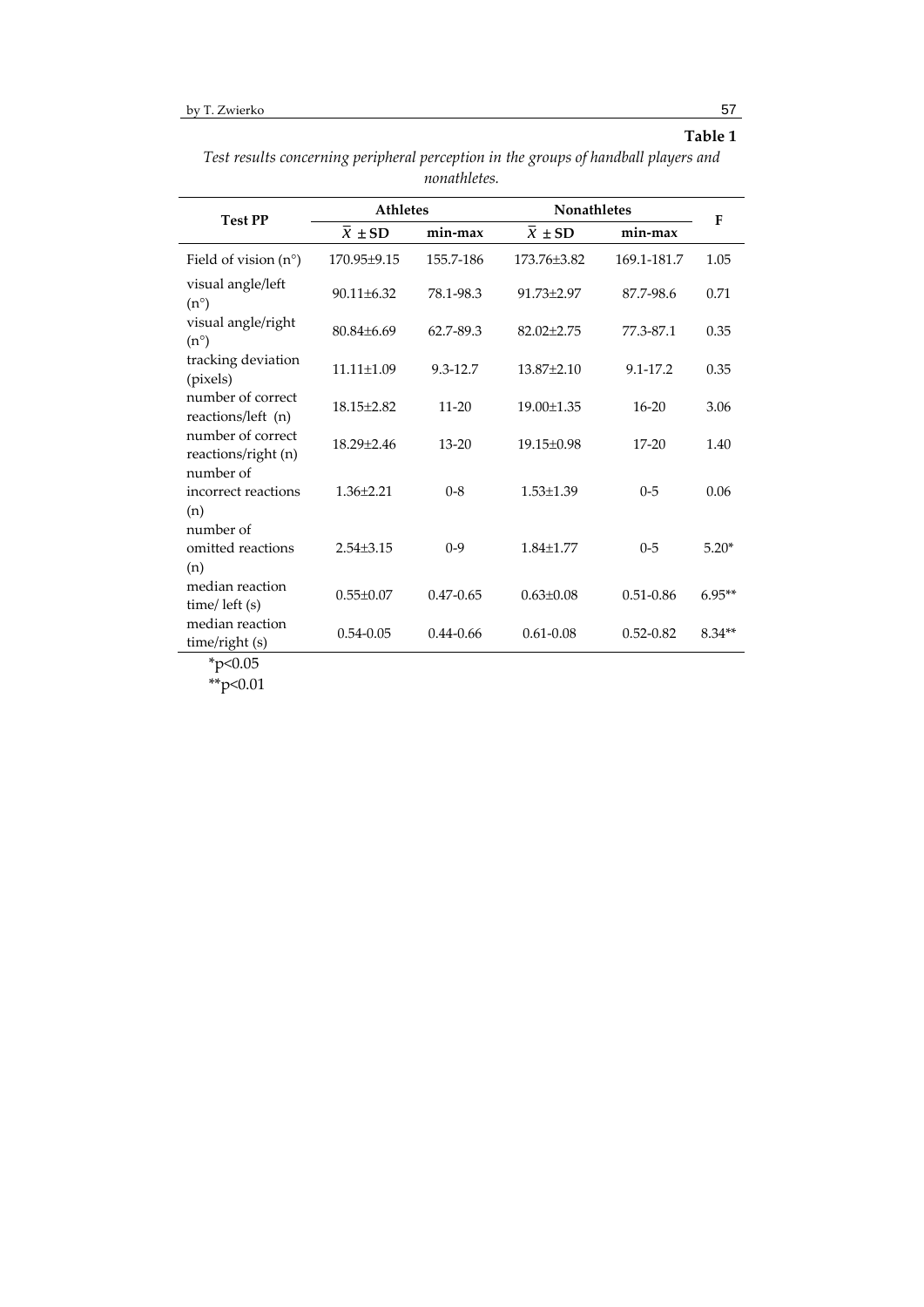



*Field of vision in left and right visual angle*





*Visual reaction time in left and right peripheral vision*

\*p<0.05  $*$ <sup>\*\*</sup>p<0.01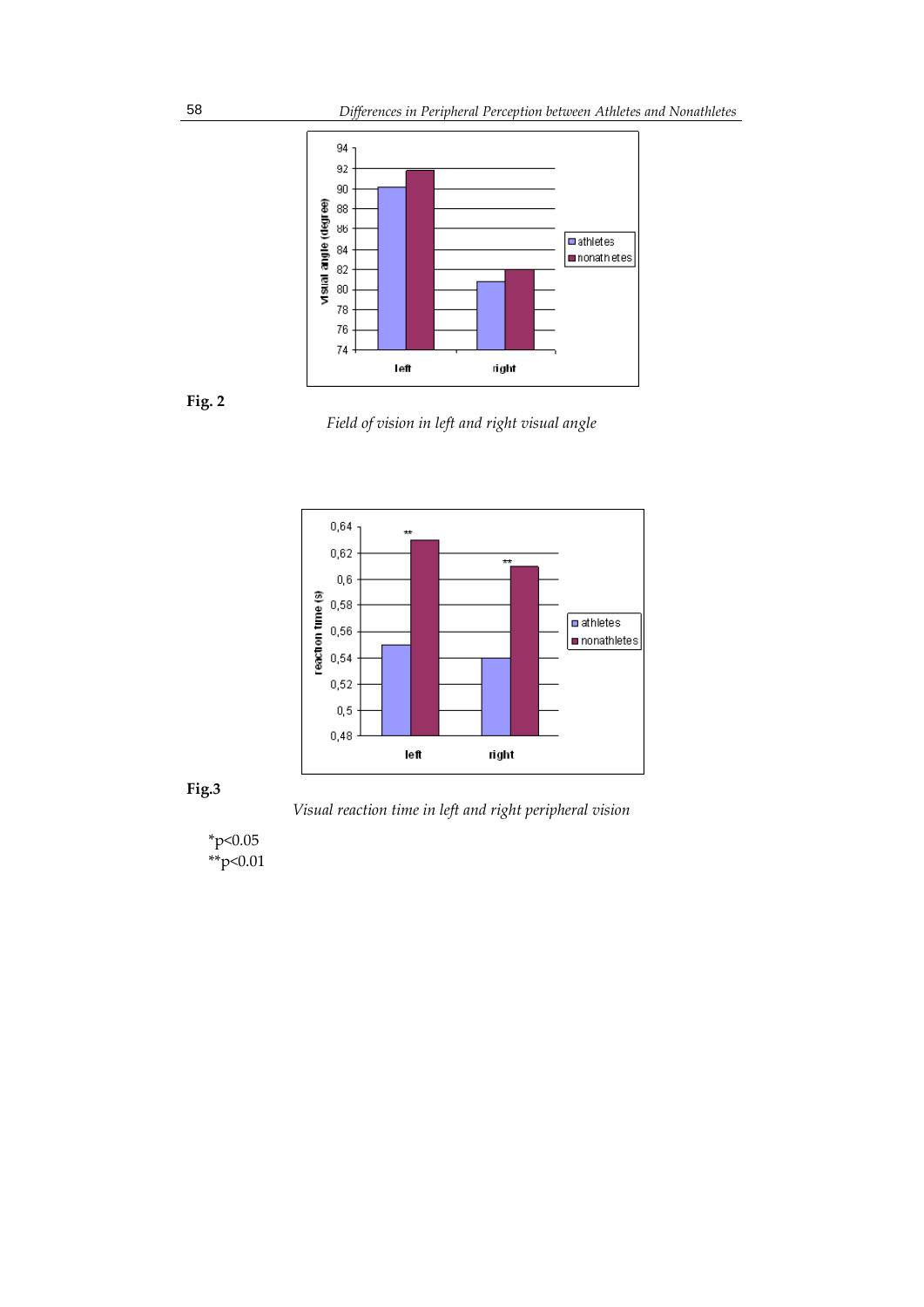#### *Discussion*

The aim of this study was to determine the differences between experienced handball players, and nonathletes, with regard to their peripheral perception abilities. The results show that the examined groups did not differ in visual functions connected with the peripheral field of vision and the correctness of stimuli recognition. The handball players did not have visual functions con‐ cerning peripheral vision at a higher level than nonathletes.

The main difference between the groups was regarding reaction time. Handball players had significantly shorter reaction times to visual stimuli appearing in the peripheral field of vision. However, in this study a greater num‐ ber of omitted reactions were observed in experienced players than in nonath– letes, which is difficult to explain and contrary to expectations.

The results can be compared with those by Venter and Ferreira (2004), who assessed visual skills in rugby players from different age groups. The authors expected that age, along with accompanying motor development, could also influence visual perception skills. Their research showed statistically significant (p<0.05) superiority of the older group in eye‐hand coordination, eye‐body co‐ ordination, and reaction time to visual stimuli (software skills). The younger group, however, had better results in tests investigating static visual acuity, contrast sensitivity, and stereoscopic examination (hardware skills).

Ando et al. (2001) also proved that the central and peripheral visual reaction time of soccer players is significantly shorter than that of nonathletes. Their results suggest that soccer players are better able to respond quickly to a stimulus presented to both their peripheral and central visual fields.

One of the fundamental functions of peripheral vision is to focus attention on objects perceived outside the central field of vision. The photoreceptors in the human retina are not evenly distributed. The further from the central fovea of the retina, the lower the density of the receptors, and consequently the lower the visual resolution (Curcio et al., 1990). The rod receptors, primarily located in the periphery, are sensitive to light and motion. Visual acuity at the extreme periphery falls to 4 percent (Williams et al., 1999), which is why peripheral visual reaction time is significantly longer than central reaction time. The study by Ando et al. (2001) indicates that peripheral visual reaction time is slower than central visual reaction time due to an increment in premotor time.

It seems that a higher level of visual perception in athletes is more related to recognition speed and responsiveness to stimuli than the functioning of the visual system in the peripheral field. However, some researchers argue that sport disciplines which require multiple stimuli involvement of visual perception improves peripheral vision. For example, Blundel (1982) investigated pe‐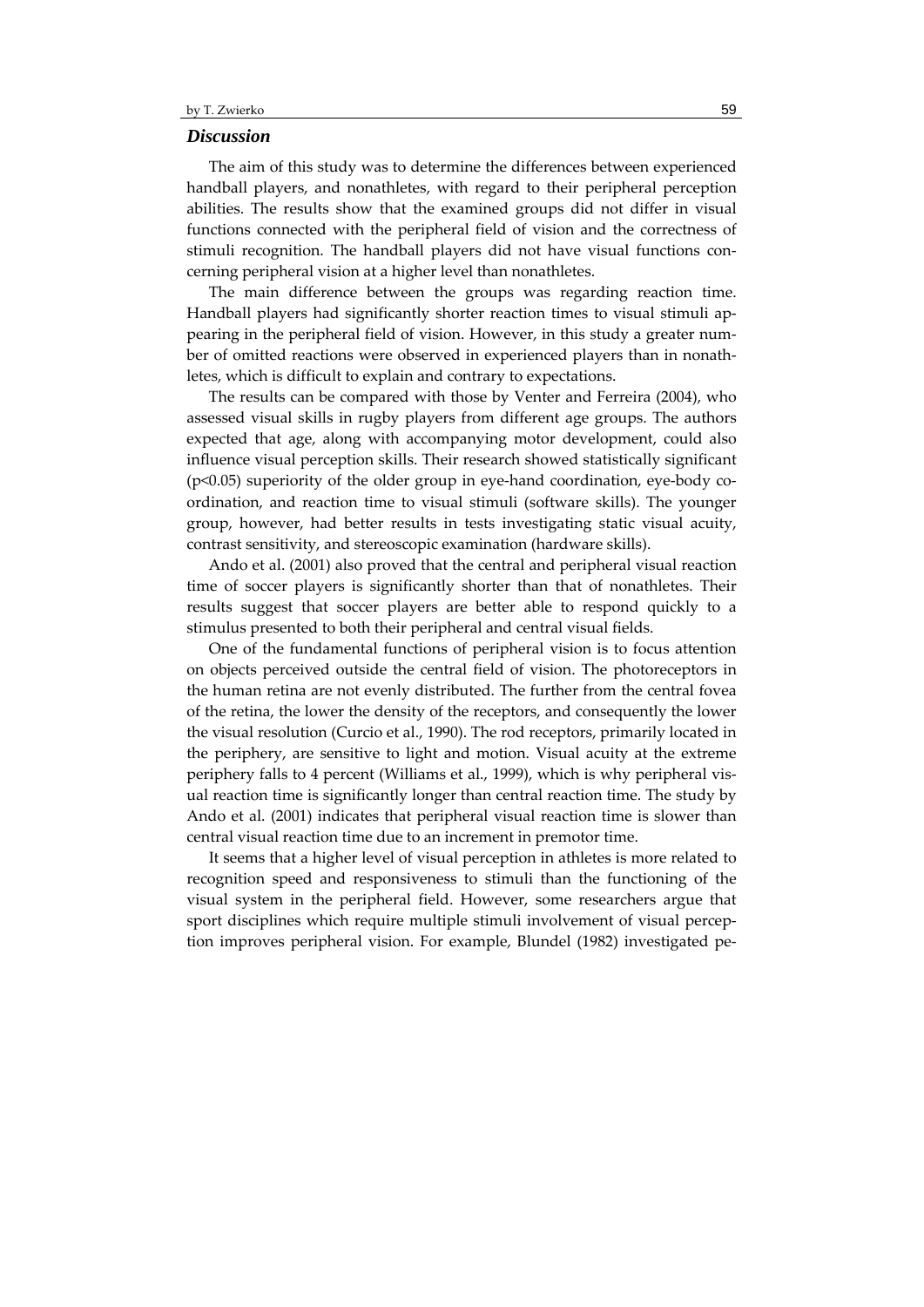ripheral vision in tennis players of different sports level, from novice to inter‐ national players. Peripheral sensitivity was determined using different color lights. Results show that these elite athletes had a significantly wider field of vision than novice athletes with regards to white and yellow.

Similarly, Williams and Thirer (1975) showed statistically significant differ‐ ences between athletes playing American football, fencing and tennis vs. nonathletes with regard to the central and peripheral fields of vision. However, in either case it is difficult to determine whether wider peripheral vision was an effect of training, or was perhaps due to the initial selection of the players.

Some researchers also point to the role of specific visual training programs for improving visual abilities (Stine et al., 1986, Hitzeman and Beckerman, 1993; Williams, 2003) . In a study by Adolphe et al. (1997), expert volleyball players took part in a six‐week‐long session of perception training, in order to improve their visual search behaviors and to increase performance accuracy in passing to the setter. The program was based on video techniques showing the gaze behaviour, and field‐based techniques, such as ball detection, tracing, and passing skills. Results showed improvements in tracking onset, tracking dura‐ tion, and the ability to maintain a stable view of the contact point. Kohmura and Yoshigi (2004) showed that the perceptual training methods (computer software program for improving and measuring visual function) improved the visual functions of college male baseball players. In their study, significantly higher values (p<0.01) in player's visual field were observed even after four weeks of training.

Abernethy (1987) suggests that in case of visual processes, the software sys‐ tem differentiates elite athletes from nonathletes. It seems that results of this study fully confirm this hypothesis. However, it is difficult to ascertain whether the higher level of responsiveness to visual stimuli in the examined handball players was due, to their genetic endowment, or was a result of training.

## *Conclusions*

- 1. Visual functions connected with peripheral vision did not differentiate athletes from nonathletes. Handball players compared to nonathletes did not show higher levels of peripheral vision with regards to field of vision, width, and correctness of reaction to visual stimuli.
- 2. Handball players had a significantly shorter response time to stimuli ap‐ pearing in the peripheral field of vision compared to nonathletes.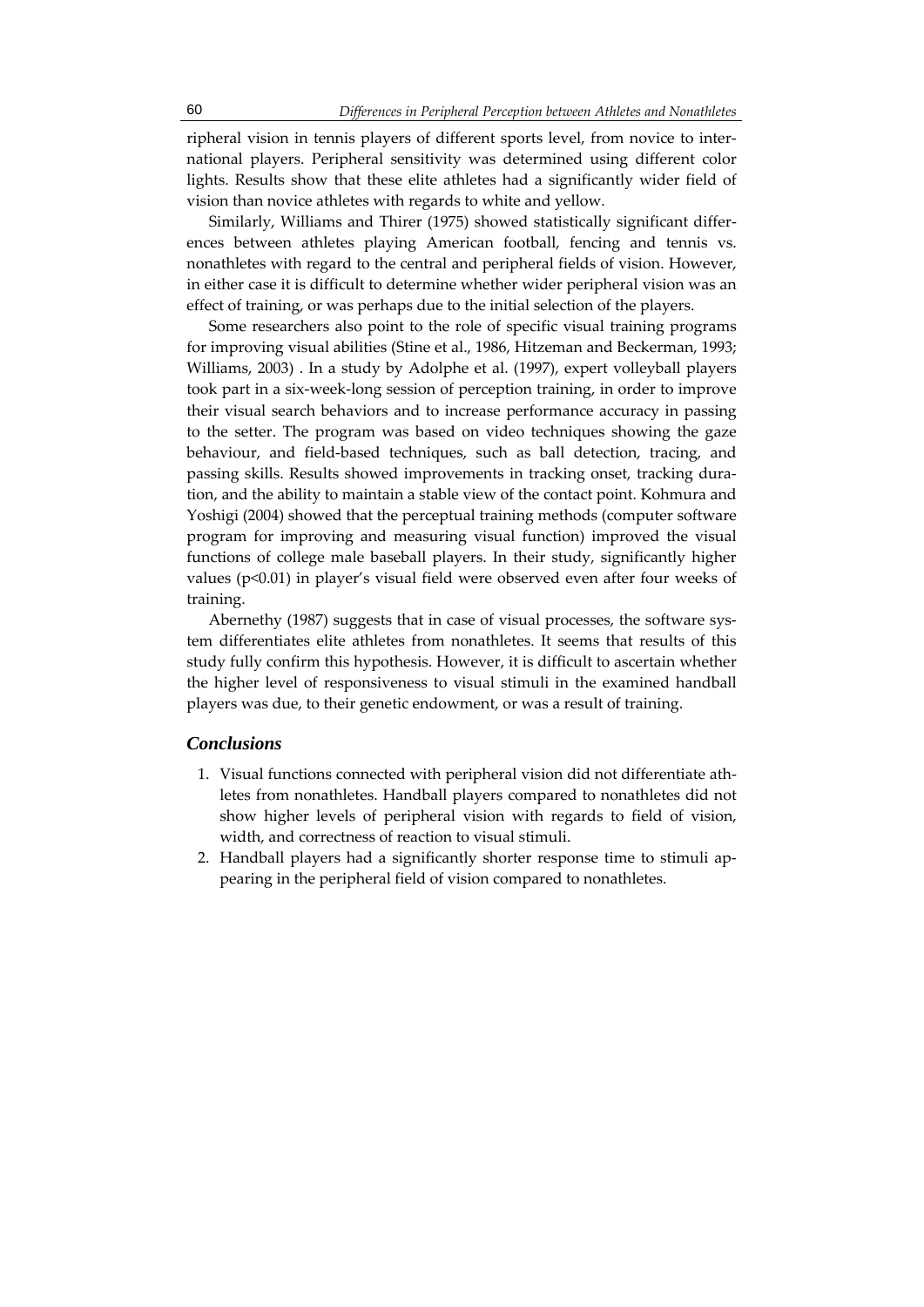#### *References*

- Ando S, Kida N., Oda S. (2001) Central and peripheral visual reaction time of soccer players and nonathletes. Percept Mot Skills. 92 (3): 786‐94.
- Abernethy B. (1987) Review: selective attention in fast ball sports. II: Expert‐ Novice differences. Australian Journal of Science and Medicine in Sport. 19: 7‐16.

Adolphe R.M., Vickers J.N., La Plante G. (1997) The effects of training visual attention on gaze behavior and accuracy. International Journal of Sports Vision. 4: 28‐33.

- Blundell N.L. (1982) A multivariate analysis of the visual‐perceptual attributes of male and female tennis players of varying ability levels. Psychology of Motor Behaviour and Sport: North American Society for the Psychology of Sport and Physical Activity. University of Maryland, .134‐142
- Christenson G.N., Winkelstein A.N. (1988) Visual skills of athletes versus nonathletes: development of a sports vision testing battery. Journal of American Optometric Association, 59(9): 666‐675.
- Ciućmański B., Wątroba J. (2005) Training selected visual perception abilities and the efficiency footballers. (in Polish) In: Gry zespołowe w wychowaniu fizycznym i sporcie, [red Żak S., Spieszny M., Klocek T.], Studia i Monografie nr 33 AWF Kraków: 298 – 303
- Curcio C.A., Sloan K.R., Kalina R.E., Hendricksom A.E. (1990) Human photoreceptor topography. J Comp Neurol. 292: 497‐523.
- Hitzeman S.A., Beckerman S.A. (1993). What the literature says about sports vision. Optom Clin. 3(1):145‐69.
- Kohmura Y. Yoshigi H. (2004) Training Effects of visual function on college baseball players. Human Performance Measurement. 1: 15‐23.
- Ishigaki, H., Miyao, M. (1993). Differences in dynamic visual acuity between athletes and non‐athletes. Perceptual and Motor Skills, 77: 835‐839.
- Planer, P. M. Sports vision manual. (1994) International Academy of Sports Vision, Harrisburg.
- Raczek J. (1991). Motor Coordination abilities: their theoretical and empirical principles, and their meaning in sport. (in Polish) Sport Wyczynowy, 5‐6: 8‐19.
- Savelsbergh, G.J.P., Williams, M.A., Van der Kamp, J., Ward, P. (2002) Visual search, anticipation and expertise in soccer goalkeepers. Journal of Sports Sciences, 20: 279‐287.